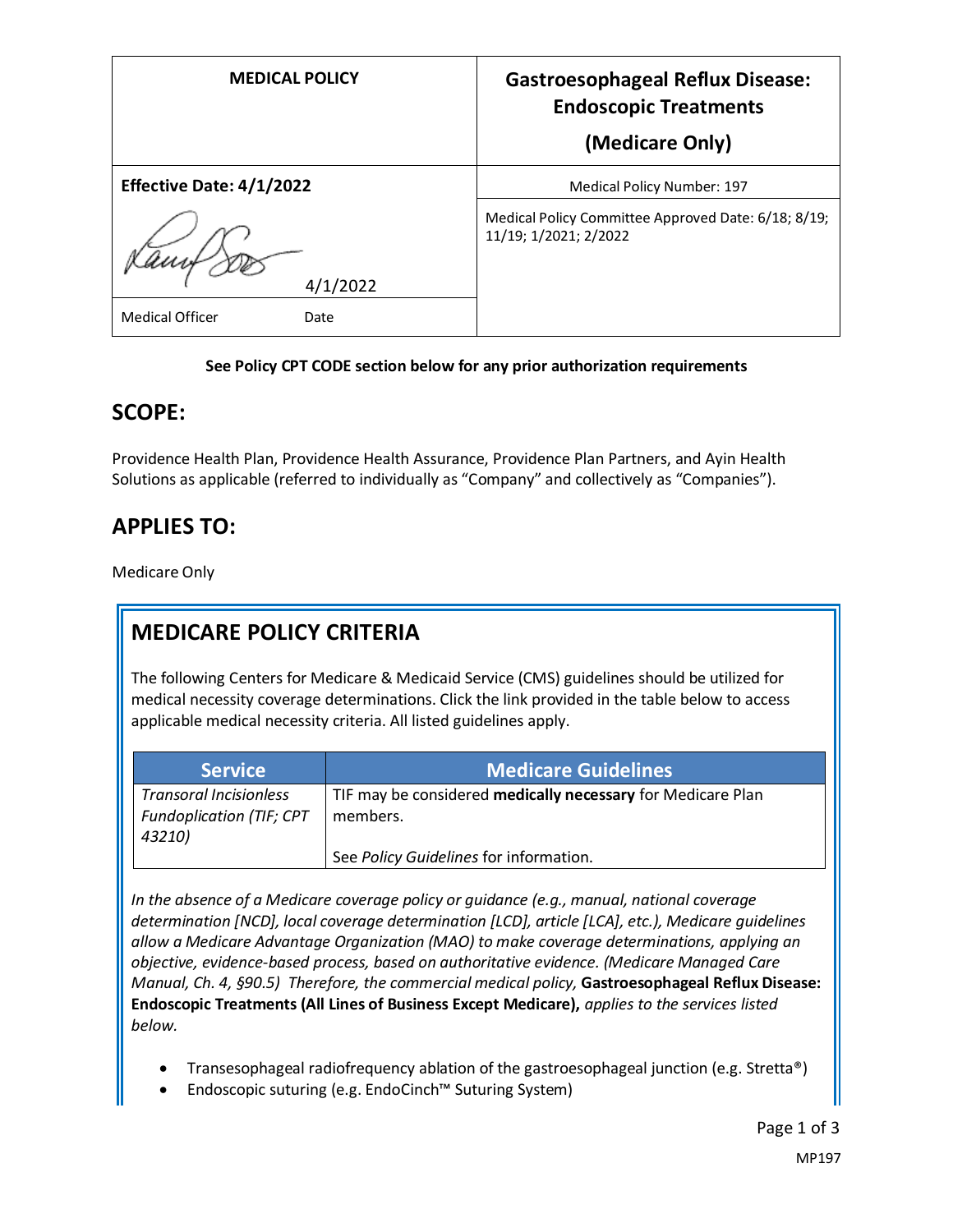### **MEDICAL POLICY Gastroesophageal Reflux Disease: Endoscopic Treatments**

**(Medicare Only)**

- Endoluminal gastroplasty
- Endoscopic implantation of a prosthesis or bulking agent (e.g. Gatekeeper™ Reflux Repair System, Durasphere™)

## **POLICY GUIDELINES**

*Transoral Incisionless Fundoplication (TIF)*

CPT code 43210, used to report transoral Incisionless fundoplication (TIF), used to be included in the Noridian LCD for *Non-Covered Services* (L35008) and it was also addressed in a separate Noridian LCA for *Non-coverage of Transoral Incisionless Fundoplication* (A52893). However, Noridian removed CPT code 43210 from LCD L35008 **and also** retired the non-coverage LCA A52893. Both of these actions were effective 10/27/2017.<sup>1</sup> Thus, as of 10/28/2017, Noridian no longer considered the service to be a noncovered service. Therefore, TIF may be considered medically necessary by the Company for Medicare Plan members.

# **CPT CODES**

| <b>Medicare Only</b>                                                                          |                                                                                                                                                                                                            |
|-----------------------------------------------------------------------------------------------|------------------------------------------------------------------------------------------------------------------------------------------------------------------------------------------------------------|
|                                                                                               | No Prior Authorization Required                                                                                                                                                                            |
| 43210                                                                                         | Esophagogastroduodenoscopy, flexible, transoral; with esophagogastric fundoplasty, partial<br>or complete, includes duodenoscopy when performed                                                            |
|                                                                                               | <b>Prior Authorization Required</b>                                                                                                                                                                        |
| 43192                                                                                         | Esophagoscopy, rigid, transoral; with directed submucosal injection(s), any substance                                                                                                                      |
| 43201                                                                                         | Esophagoscopy, flexible, transoral; with directed submucosal injection(s), any substance                                                                                                                   |
| 43236                                                                                         | Esophagogastroduodenoscopy, flexible, transoral; with directed submucosal injection(s),                                                                                                                    |
|                                                                                               | any substance                                                                                                                                                                                              |
| <b>Not Covered</b>                                                                            |                                                                                                                                                                                                            |
| 43257                                                                                         | Esophagogastroduodenoscopy, flexible, transoral; with delivery of thermal energy to the<br>muscle of lower esophageal sphincter and/or gastric cardia, for treatment of<br>gastroesophageal reflux disease |
|                                                                                               | <b>Unlisted Codes</b>                                                                                                                                                                                      |
| All unlisted codes will be reviewed for medical necessity, correct coding, and pricing at the |                                                                                                                                                                                                            |
| claim level. If an unlisted code is billed related to services addressed in this policy then  |                                                                                                                                                                                                            |
| prior-authorization is required.                                                              |                                                                                                                                                                                                            |
| 43499                                                                                         | Unlisted procedure, esophagus                                                                                                                                                                              |